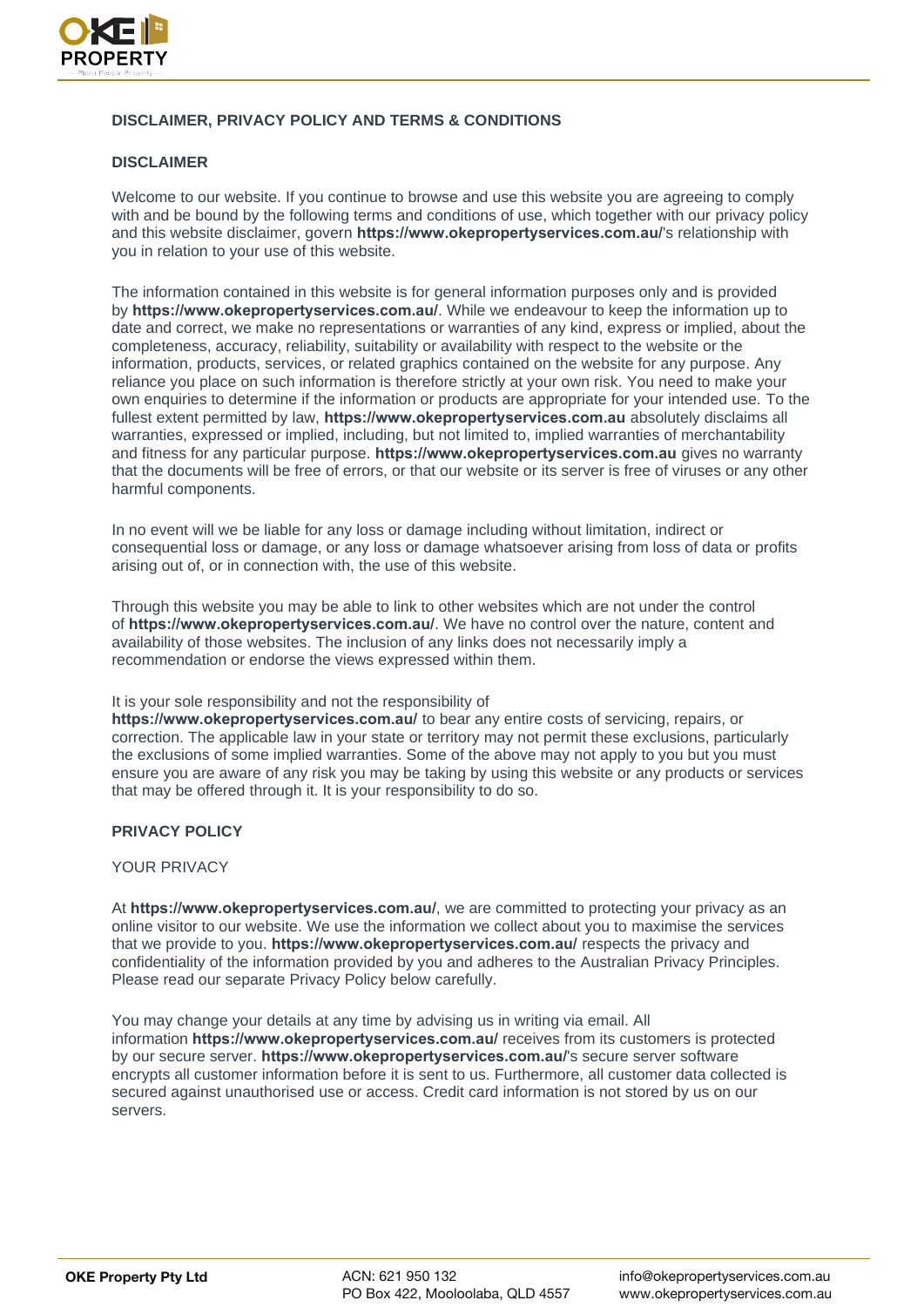

# CHANGE IN PRIVACY POLICY

As we plan to ensure our privacy policy remains current, this policy is subject to change. We may modify this policy at any time, in our sole discretion and all modifications will be effective immediately upon our posting of the modifications on this website. Please return periodically to review our privacy policy.

If you have any questions or concerns at any time about our privacy policy or the use of your personal information, please contact us at inquiries@**okepropertyservices**.com.au and we will respond within 48 hours.

### STORAGE AND SECURITY OF YOUR INFORMATION

**https://www.okepropertyservices.com.au/** strives to ensure the security, integrity and privacy of personal information submitted to our website, and periodically updates its security measures considering current technologies.

We receive and store information you enter on our website or give us in any other way from time to time. You may provide basic contact information such as your name, phone number, address, and email address to enable us to send information or process your request for information and we may also collect additional information at other times, including but not limited to, when you provide feedback, change your content or email preferences, respond to a survey, or communicate with **https://www.okepropertyservices.com.au/** customer support or queries.

We may use personal information collected from you for the purpose of providing you with direct marketing material, updates regarding our website and information in the form of a newsletter. This will only apply if you have registered or subscribed to such publications by your registering your details with us. However, if you wish to cease receiving any such information you may let us know either by email or unsubscribing at any time and your request will be actioned as soon as possible.

Individual profile and company details are not used for any other purpose. Details are only supplied to a third-party supplier when it is required by law, for goods or services which you have purchased or to protect **https://www.okepropertyservices.com.au/** copyright, trademarks, and other legal rights.

We respect the privacy of our online visitors. We may collect information on or through this website that can personally identify you. For example, we collect personally identifiable information which you volunteer to us to respond to visitor questions and comments about us and our products and services, and to mail e-newsletters ('Personal Data').

We will use all reasonable means to protect the confidentiality of your Personal Data while in our possession or control. We will not knowingly share any of your Personal Data with any third party other than our service providers who assist us in providing the information and/or services we are providing to you. To the extent that we do share your personal information with a service provider, we would only do so if that party has agreed to comply with our privacy standards as described in this privacy policy. Some of our service providers may be overseas and may not be subject to Australian Privacy Laws. Please contact us if you require specific details.

Any non-personal information, communications and material you send to this website or to us by email, or which we obtain from third parties without promises of confidentiality, may be kept, used and disclosed by us on a non-confidential basis. We are free to use and reproduce any such information freely, and for any purpose whatsoever. Specifically, we will be free to use any ideas, concepts, knowhow or techniques contained in such information for any purpose, including developing, manufacturing, or marketing products.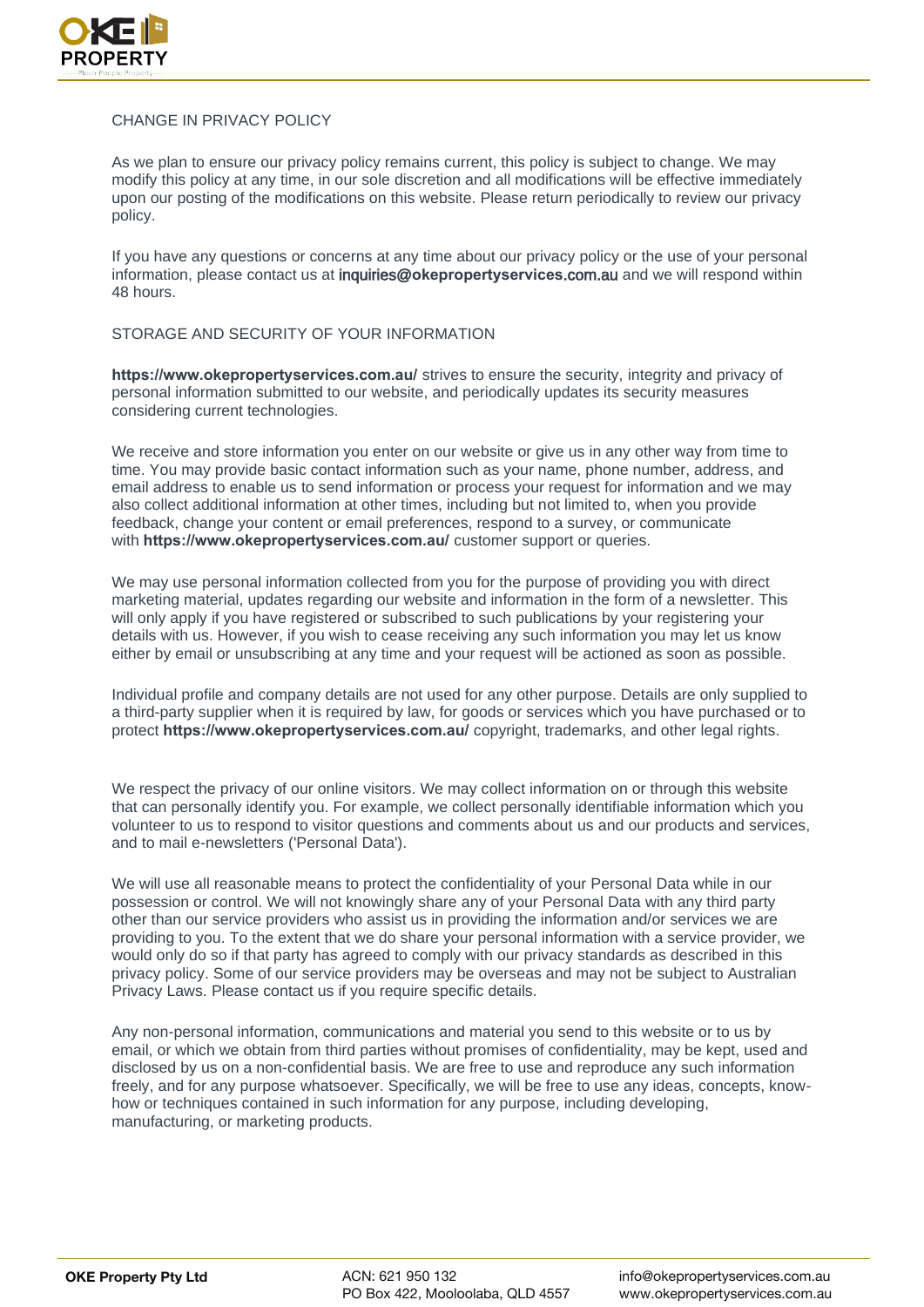

### DISCLOSURE OF YOUR INFORMATION

We may from time to time need to disclose certain information, which may include your Personal Data, to comply with a legal requirement, such as a law, regulation, court order, subpoena, warrant, in the course of a legal proceeding or in response to a law enforcement agency request. Also, **https://www.okepropertyservices.com.au/** may use your Personal Data to protect the rights, property or safety of **https://www.okepropertyservices.com.au/**, its customers or third parties.

Finally, if there is a change of control in one of our businesses (whether by merger, sale, or otherwise), or a sale or transfer of its assets, customer information, which may include your Personal Data, could be disclosed to a potential purchaser under an agreement to maintain confidentiality, or could be sold or transferred as part of that transaction. And finally, we would only disclose your information in good faith and where required by any of the above circumstances.

### **COOKIES**

A cookie is a small file placed in your web browser that collects information about your web browsing behaviour. Use of cookies allows a website to tailor its configuration to your needs and preferences. Cookies do not access information stored on your computer or any personal information (e.g. name, address, email address or telephone number). Most web browsers automatically accept cookies, but you can choose to reject cookies by changing your browser settings. However, this may prevent you from taking full advantage of a website.

Our website uses cookies to analyse website traffic and help us provide a better website visitor experience. In addition, cookies may be used to serve relevant ads to website visitors through third party services such as Google Adwords. These ads may appear on this website or other websites you visit.

#### THIRD PARTIES

**https://www.okepropertyservices.com.au/** does not and will not sell or deal in personal or customer information. We will never disclose your personal details to a third party except the necessary information required by providers of products or services you have purchased or to protect the rights, property or safety of **https://www.okepropertyservices.com.au/**, its customers or third parties or if required by law.

We may however use in a general sense without any reference to your name, your information to create marketing statistics, identify user demands and to assist it in meeting customer needs generally. In addition, we may use the information that you provide to improve our website and services but not for any other use.

# **TERMS AND CONDITIONS**

PLEASE READ THESE TERMS AND CONDITIONS OF USE CAREFULLY BEFORE USING THIS WEBSITE.

By using this website, you signify your acceptance of these terms and conditions of use. For the purposes of these terms and conditions, 'Us', 'Our' and 'We' refers to **https://www.okepropertyservices.com.au/** and 'You' and 'Your' refers to you, the client, visitor, website user or person using our website.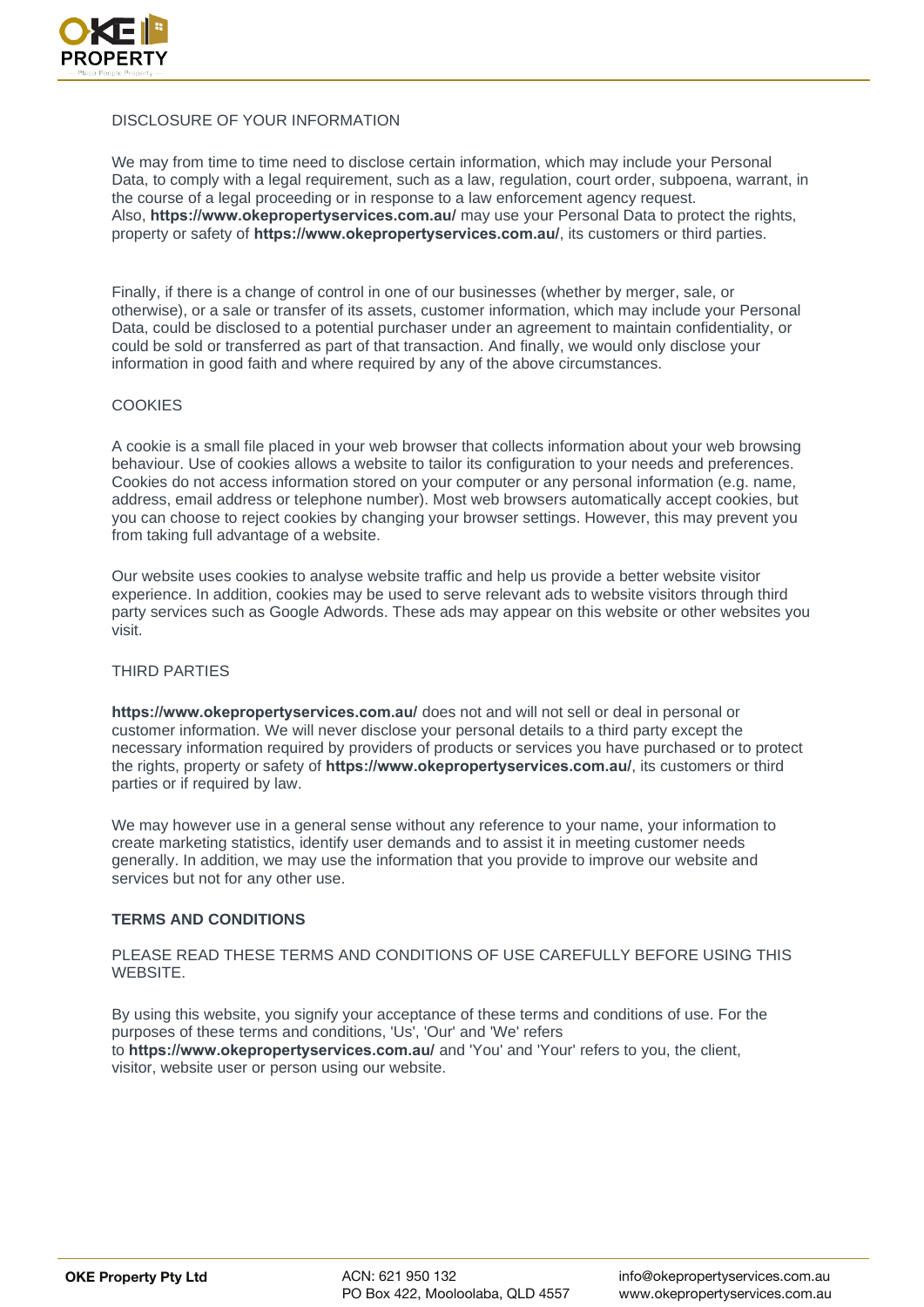

# AMENDMENT OF TERMS

We reserve the right to change, modify, add, or remove portions of these terms at any time. Please check these terms regularly prior to using our website to ensure you are aware of any changes. We will endeavour to highlight any significant or substantive changes to you where possible. If you choose to use our website, then we will regard that use as conclusive evidence of your agreement and acceptance that these terms govern your **https://www.okepropertyservices.com.au/**'s rights and obligations to each other.

#### LIMITATION OF LIABILITY

It is an essential pre-condition to you using our website that you agree and accept that **https://www.okepropertyservices.com.au/** is not legally responsible for any loss or damage you might suffer related to your use of the website, whether from errors or from omissions in our documents or information, any goods or services we may offer or from any other use of the website. Your use of any information or materials on this website is entirely at your own risk, for which we shall not be liable.

It shall be your own responsibility to ensure that any products, services, or information available through this website meet your specific, personal requirements. You acknowledge that such information and materials may contain inaccuracies or errors and we expressly exclude liability for any such inaccuracies or errors to the fullest extent permitted by law.

# LINKS TO OTHER WEBSITES

This website may contain links to other websites. These links are meant for your convenience only. Links to third party websites do not constitute sponsorship or endorsement or approval of these websites. Please be aware that **https://www.okepropertyservices.com.au/** is not responsible for the privacy practices of such other websites. We encourage our users to be aware, when they leave our website, to read the privacy statements of each and every website that collects personally identifiable information. This privacy statement applies solely to information collected by this website. **https://www.okepropertyservices.com.au/** takes no responsibility for any of the content found on the linked websites. **https://www.okepropertyservices.com.au/**'s website may contain information provided by third parties for which

**https://www.okepropertyservices.com.au/** accepts no responsibility whatsoever for information or advice provided to you directly by third parties.

# EXCLUSION OF COMPETITORS

If you are in the business of providing similar goods or services, whether they be business users or domestic users, then you are a competitor of

**https://www.okepropertyservices.com.au/**. **https://www.okepropertyservices.com.au/**expressly excludes and does not permit you to use or access its website, to download any documents or information from its website or obtain any such documents or information through a third party. If you breach this term then **https://www.okepropertyservices.com.au/** will hold you fully responsible for any loss that it might sustain and further holds you accountable for all profits that you might make from such unpermitted and improper use.

**[https://www.okepropertyservices.com.au/](https://www.bespokeinvestmentgroup.com.au/)** reserves the right to exclude and not permit any person from using its website or any of the documents and information contained on it.